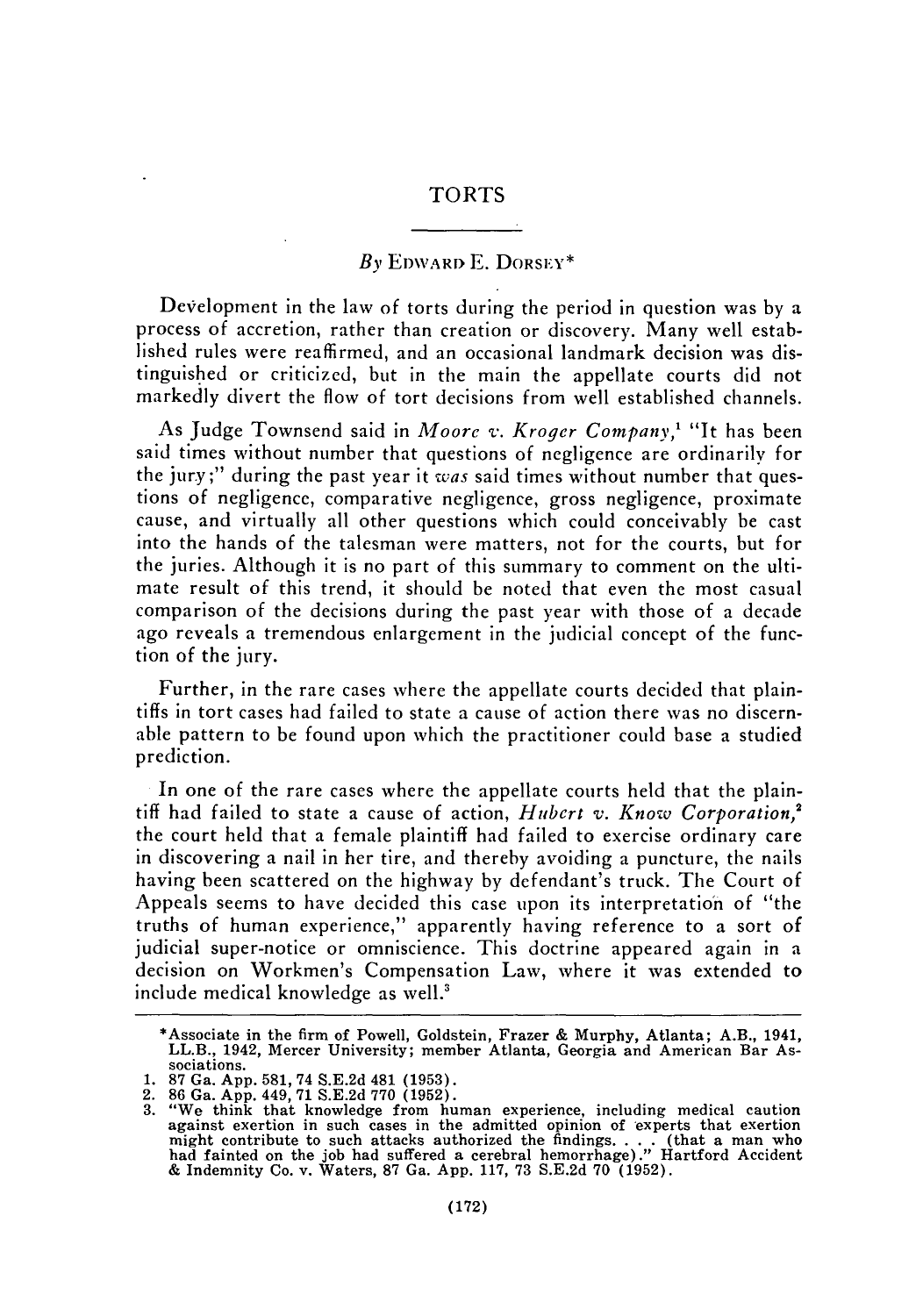## *TORTS*

On questions involving the elusive doctrine of comparative negligence, it was held that a charge which authorized the jury to compare the negligence of a host driver, not a defendant, with the negligence of the sole defendant was error, the rule that negligence of a host is imputable to his guest only when there is such a relation or privity to the negligent person as to create relation of principal and agent, being reaffirmed; the Court of Appeals reaffirmed the rule that the negligence of a plaintiff suing two joint tort-feasors is to be separately compared with the negligence of each of them separately, rather than with the aggregate of both defendants' negligence, so as to continue the rule that a plaintiff may not recover from any defendant less negligent than himself.' In *Craven v. Brighton Mills, Inc.,'* the Court of Appeals fully recognized the doctrine that the comparative negligence rule in Georgia is entirely statutory, and in derogation of the common law. The subject of that case was a collision which took place in South Carolina, and the law of South Carolina was neither specially plead nor proved. The Court of Appeals, applying the well known presumption that the law of a foreign state is presumed to be that of Georgia, in the absence of special proof, applied the common law doctrine of contributory negligence as it existed in Georgia prior to the evolution of the comparative negligence doctrine, and held that a plaintiff guilty of any contributory negligence at all was barred from recovery.

An important deviation from the rule that a momentary lapse of care does not constitute gross negligence sufficient to make a host driver liable to a guest is to be found in the case of *McGowan v. Camp,6* wherein the court held that an intentional and deliberate act on the part of the driver, as distinguished from a sudden or involuntary act, may constitute gross negligence. The cases of *Harris v. Reid,'* wherein the defendant host scraped another car in passing and turned back to see what damage had been done, and *Tucker v. Andrews*,<sup>8</sup> where a child turned a milk bottle over on the back seat and exclaimed, and the driver turned back to see what had occurred, in both of which cases the Court of Appeals had failed to find gross negligence but instead had found only a momentary lapse of care, were distinguished upon the ground that in each of those cases the momentary lapse was neither intentional nor deliberate. In the *McGowan* case, the court made no mention of the case of *Edwards v. Ford,9* in which the defendant host was alleged to have taken her eyes from the road for the purpose of leaning over and picking up a puppy from the floor of the car. It would seem that such an act was certainly "intentional and deliberate," and thus not within the purview of the momentary lapse exception

<sup>4.</sup> Wilson v. Harrell, 87 Ga. App. 745, 75 S.E.2d 436 (1953).

**<sup>5. 87</sup>** Ga. App. 126, 73 S.E.2d 248 **(1952).**

<sup>6. 87</sup> Ga. App. 671, 75 S.E.2d 350 (1953).

**<sup>7.</sup>** 30 Ga. App. 187, **117** S.E. 256 (1923). 8. 51 Ga. App. 841, 181 S.E. 673 **(1935).**

<sup>9. 69</sup> Ga. App. 578, 26 S.E.2d 306 (1943).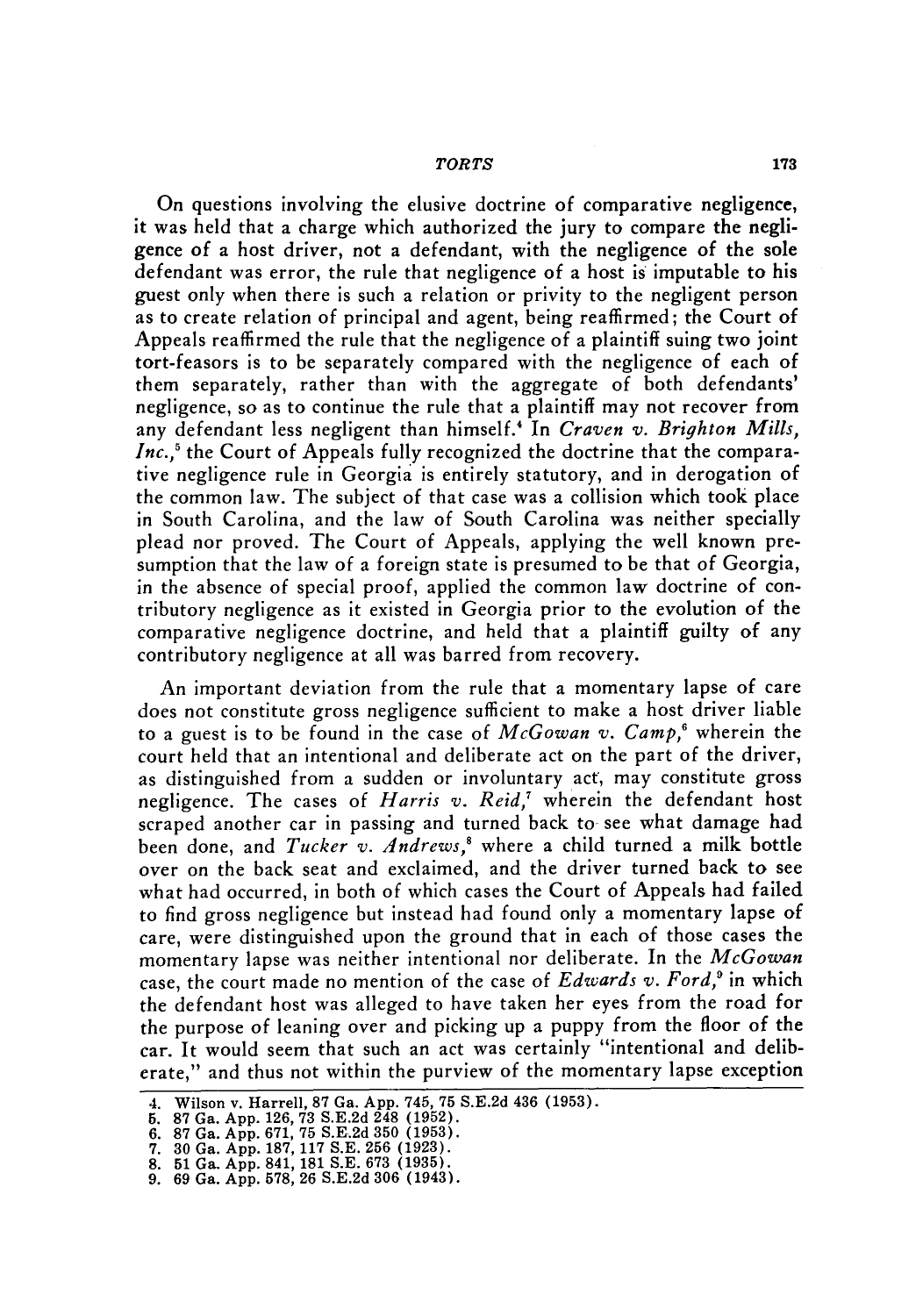to the comparative negligence rule laid down in the *Harris* and *Tucker* cases; however, the Court of Appeals specifically designated the *Edwards* case as within the momentary lapse exception at the time of its decision and therefore the recent *McGowan* case would seem to be in direct conflict with the *Edwards* case.

The decision in the *McGowan* case is perhaps in harmony with the earlier decision in *McCord v. Benford*,<sup>10</sup> in which it was held that "the momentary lapse must have taken place as a result of some *sudden impulse or emergency."* Whatever the true rule may be, there is no doubt as to the existence of a sharp conflict among the decisions on the momentary lapse doctrine now extant.

In *Sammons v. Webb,"* the Court of Appeals implemented Code section 11-107 by holding that rules of contributory and comparative negligence are applicable to cases between host and pilots and passengers in airplanes, exactly as in automobile cases.'

There were several cases during the period involving injuries to school children alighting from various means of transportation. In the case of *Hanks v. Georgia Power Co.,1"* the Court of Appeals held that an ordinary transit bus being specially used to transport children between home and school did not fall within the requirements of Code section 68-3 **11** requiring distinctive markings, etc., and that the driver of such a bus cannot be held to have sufficient knowledge of the location of the homes of his passengers to require him to deposit them in a safe place, nor be required to warn them of approaching traffic from the opposite direction. In the case of *Doss v. Miller,"* wherein children were transported to school by the defendant for a consideration of ten cents per day, and a child was injured in crossing the street to the school, the Court of Appeals in effect refused to decide whether the driver of such a vehicle owed a duty of exercising extraordinary care as the operator of a public conveyance, or not, holding simply that the driver did owe the child a duty not to negligently permit her to alight from an automobile and cross the street under the dangerous circumstances alleged in the plaintiff's petition.

There were several decisions involving municipalities. In the case of *Welch v. City of Camilla*,<sup>14</sup> the court reaffirmed the rule that a municipality operating an electric light plant furnishing electricity for profit :s engaged in a private, nongovernmental business, and is not immune from suit for damages to others occasioned by negligence of the city employees. In *Mayor and Aldermen of the City of Savannah v. Johns*,<sup>15</sup> it was held that

<sup>10. 48</sup> Ga. App. 738, 173 S.E. 208 (1934). 11. **86** Ga. App. 382, **71** S.E.2d 32 (1952).

<sup>12.</sup> **86** Ga. App. 654, **72** S.E.2d 198 (1952). 13. 87 Ga. App. 230, 73 S.E.2d 349 (1952). 14. **86** Ga. App. 609, **72** S.E.2d 83 (1952). 15. **87** Ga. App. 719, 75 S.E.2d 342 (1953).